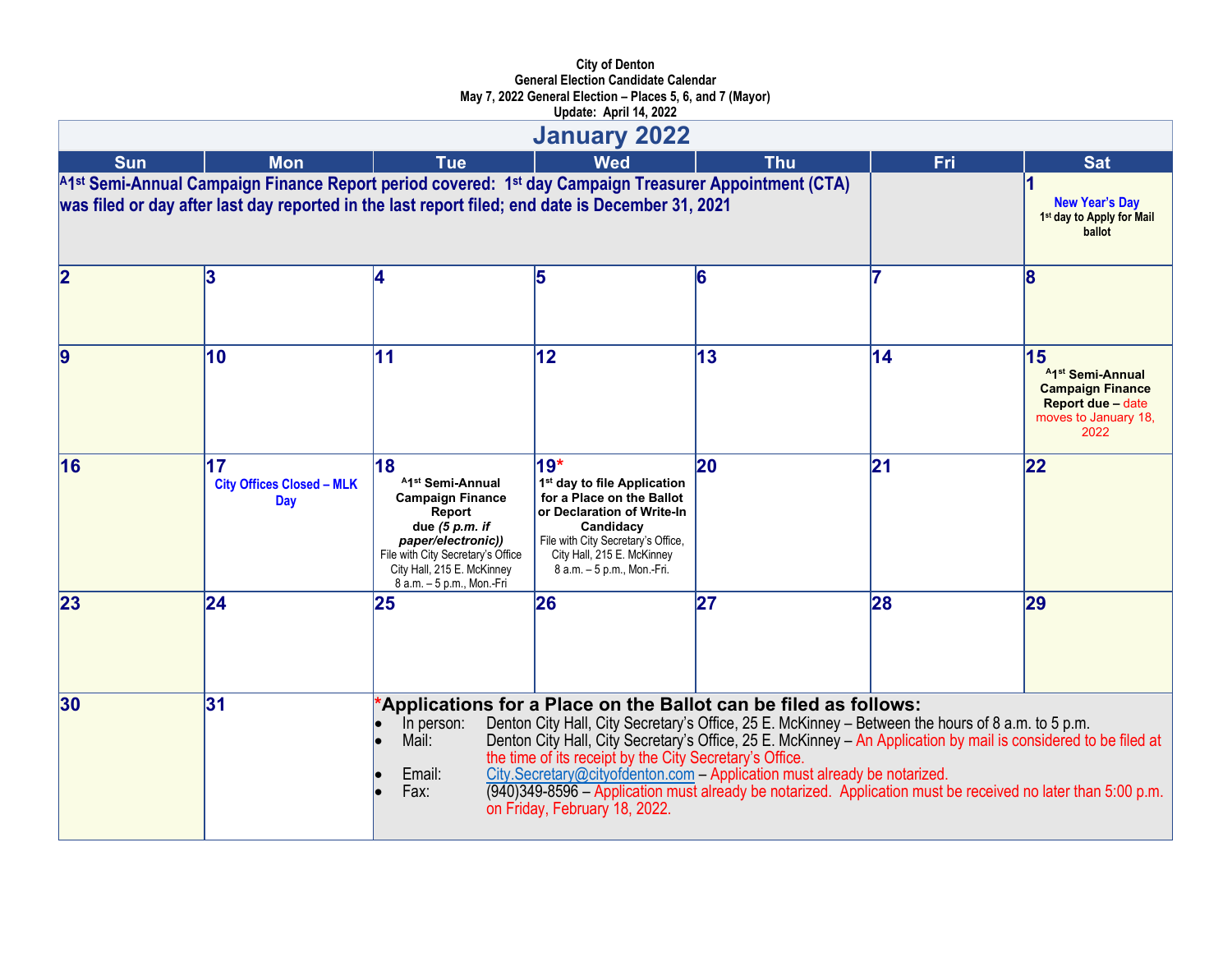|                                                                                          |                                                                                                                              |                                                                                                                                                                                                     | <b>February 2022</b>                                                                     |                                                                                                                                                                                                                                                                                                                                                                                                                                                                                     |                                                                                                                                                             |            |
|------------------------------------------------------------------------------------------|------------------------------------------------------------------------------------------------------------------------------|-----------------------------------------------------------------------------------------------------------------------------------------------------------------------------------------------------|------------------------------------------------------------------------------------------|-------------------------------------------------------------------------------------------------------------------------------------------------------------------------------------------------------------------------------------------------------------------------------------------------------------------------------------------------------------------------------------------------------------------------------------------------------------------------------------|-------------------------------------------------------------------------------------------------------------------------------------------------------------|------------|
| <b>Sun</b>                                                                               | <b>Mon</b>                                                                                                                   | <b>Tue</b>                                                                                                                                                                                          | <b>Wed</b>                                                                               | <b>Thu</b>                                                                                                                                                                                                                                                                                                                                                                                                                                                                          | <b>Fri</b>                                                                                                                                                  | <b>Sat</b> |
| <b>PLAN AHEAD - PERSONAL</b><br><b>FINANCIAL STATEMENTS DUE</b><br><b>MARCH 10, 2022</b> |                                                                                                                              |                                                                                                                                                                                                     | 2                                                                                        | 3                                                                                                                                                                                                                                                                                                                                                                                                                                                                                   |                                                                                                                                                             | 5          |
| 6                                                                                        | 17                                                                                                                           | 8                                                                                                                                                                                                   | 19                                                                                       | 10                                                                                                                                                                                                                                                                                                                                                                                                                                                                                  | 11                                                                                                                                                          | 12         |
| 13                                                                                       | 14                                                                                                                           | 15<br><b>City Council Meeting</b><br>6:30 p.m.<br>(City Council Scheduled to Order<br>General Election)                                                                                             | 16                                                                                       | 17                                                                                                                                                                                                                                                                                                                                                                                                                                                                                  | 18<br>Last day to file<br><b>Application for a Place on</b><br>the Ballot<br>(5 p.m.)<br>File with City Secretary's<br>Office<br>City Hall, 215 E. McKinney | $\vert$ 19 |
| 20                                                                                       | 21                                                                                                                           | 22<br>Last day to file Declaration<br>of Write-in Candidacy if<br>Application for a Place on<br>the Ballot not filed<br>(5 p.m.)<br>File with City Secretary's Office<br>City Hall, 215 E. McKinney | 23                                                                                       | 24                                                                                                                                                                                                                                                                                                                                                                                                                                                                                  | 25                                                                                                                                                          | 26         |
| 27                                                                                       | 28<br>11 a.m. Drawing for Place on<br><b>Ballot</b><br><b>Denton City Hall</b><br><b>Council Chambers</b><br>215 E. McKinney | In person:<br>le.<br>Mail:<br>Email:<br>Fax:                                                                                                                                                        | the time of its receipt by the City Secretary's Office.<br>on Friday, February 18, 2022. | *Applications for a Place on the Ballot can be filed as follows:<br>Denton City Hall, City Secretary's Office, 25 E. McKinney - Between the hours of 8 a.m. to 5 p.m.<br>Denton City Hall, City Secretary's Office, 25 E. McKinney - An Application by mail is considered to be filed at<br>City.Secretary@cityofdenton.com - Application must already be notarized.<br>(940)349-8596 – Application must already be notarized. Application must be received no later than 5:00 p.m. |                                                                                                                                                             |            |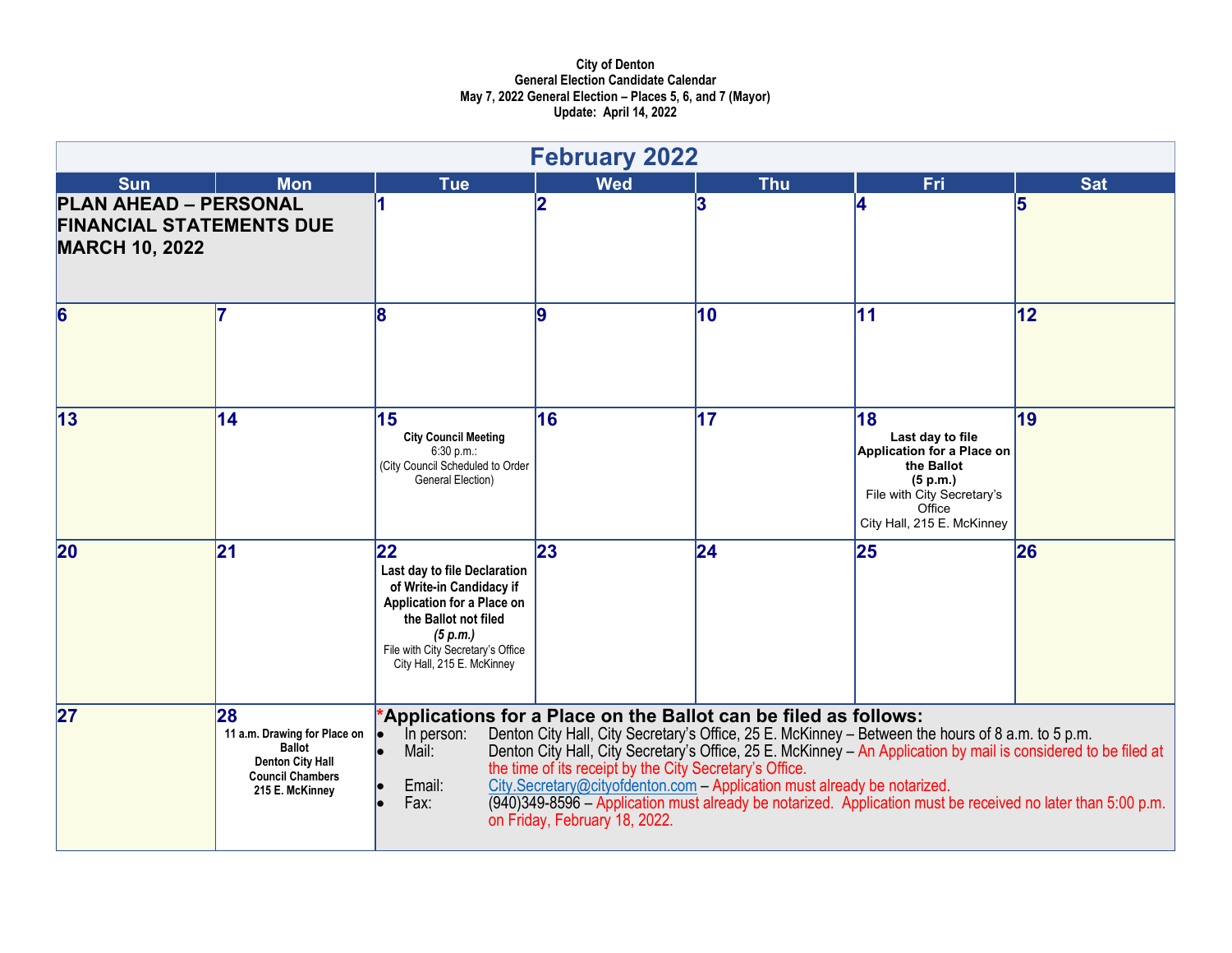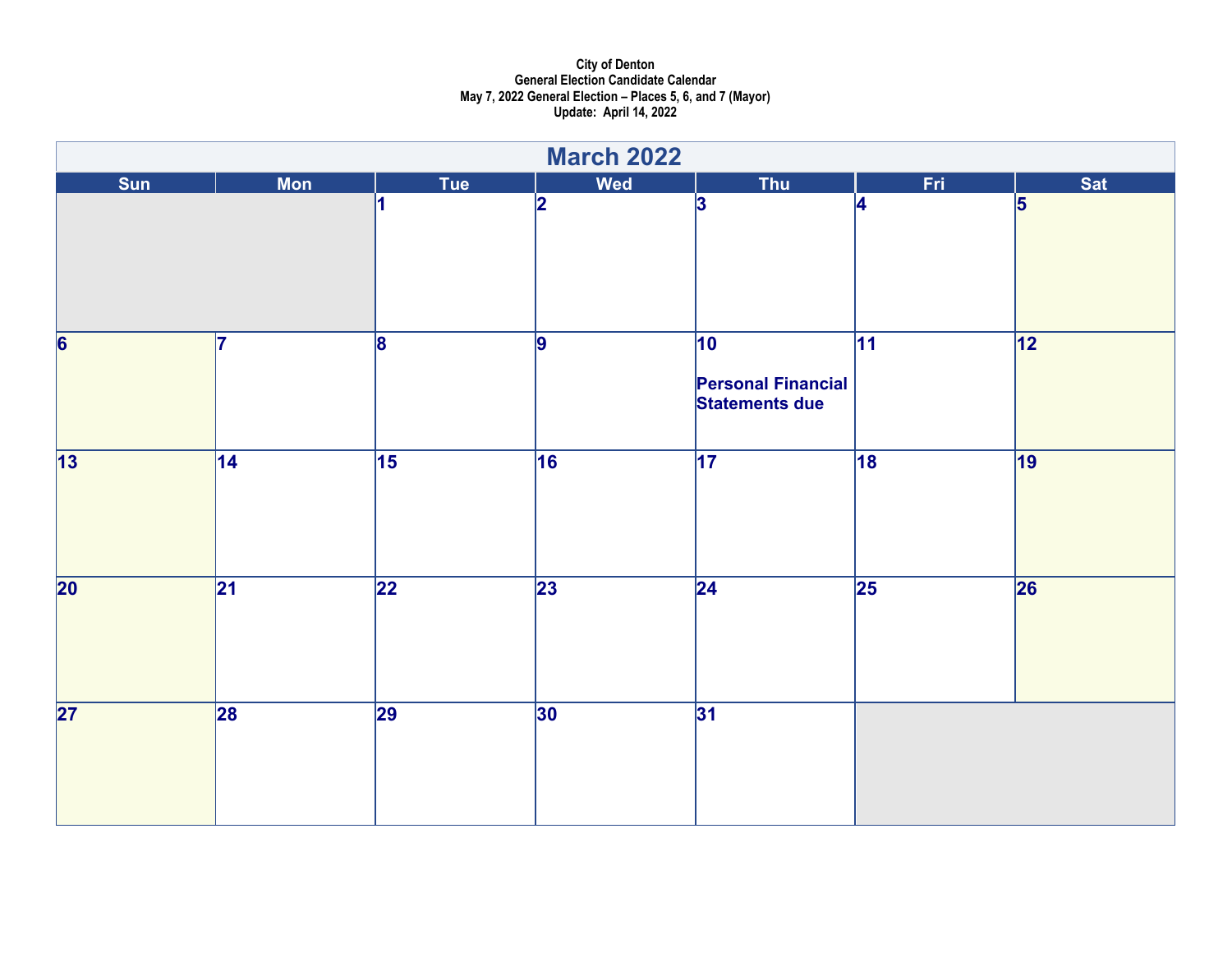|                       |                                                                                                                                                                                                                                                                                                                        |                                                                                                                                                                                                                                                  | <b>April 2022</b>         |                                                                                                                                                                                                                                                                                                                                 |                                                                                                                                                                                |                           |
|-----------------------|------------------------------------------------------------------------------------------------------------------------------------------------------------------------------------------------------------------------------------------------------------------------------------------------------------------------|--------------------------------------------------------------------------------------------------------------------------------------------------------------------------------------------------------------------------------------------------|---------------------------|---------------------------------------------------------------------------------------------------------------------------------------------------------------------------------------------------------------------------------------------------------------------------------------------------------------------------------|--------------------------------------------------------------------------------------------------------------------------------------------------------------------------------|---------------------------|
| <b>Sun</b>            | <b>Mon</b>                                                                                                                                                                                                                                                                                                             | <b>Tue</b>                                                                                                                                                                                                                                       | <b>Wed</b>                | <b>Thu</b>                                                                                                                                                                                                                                                                                                                      | Fri                                                                                                                                                                            | <b>Sat</b>                |
| <b>March 28, 2022</b> | B30th Day Campaign Finance Report period covered: The start date is the day after the last day covered by<br>your last required report or the day you filed your Campaign Treasurer Appointment (CTA) form; end date is<br>C8th Day Campaign Finance Report period covered: March 29, 2022; end date is April 27, 2022 |                                                                                                                                                                                                                                                  |                           |                                                                                                                                                                                                                                                                                                                                 |                                                                                                                                                                                |                           |
| 3                     |                                                                                                                                                                                                                                                                                                                        | 5                                                                                                                                                                                                                                                | 6                         | B30th Day Campaign<br>Finance Report due<br>(5 p.m. if paper/electronic)<br>File with City Secretary's Office<br>City Hall, 215 E. McKinney<br>Last day to submit voter registration<br>application for eligibility to vote in May<br>election.<br>Submit to Denton County Election's Office,<br>701 Kimberly Drive, Suite A101 | 18                                                                                                                                                                             | 9                         |
| 10                    | 11                                                                                                                                                                                                                                                                                                                     | 12                                                                                                                                                                                                                                               | 13                        | 14                                                                                                                                                                                                                                                                                                                              | 15                                                                                                                                                                             | 16                        |
| $\overline{17}$       | 18                                                                                                                                                                                                                                                                                                                     | 19                                                                                                                                                                                                                                               | 20                        | 21                                                                                                                                                                                                                                                                                                                              | 22 <br>Last day for a voter to hand-<br>deliver their application for a<br>ballot by mail.<br>Deliver to Denton County<br>Election's Office.<br>701 Kimberly Drive, Suite A101 | 23                        |
| 24                    | 25<br>1st day of early voting by<br>personal appearance<br>[EC85.001<br>Early Voting Starts                                                                                                                                                                                                                            | 26<br><b>Last day Denton County</b><br>can receive application from<br>voter delivered by mail for<br>ballot to be voted by mail.<br>Submit to Denton County Election's<br>Office.<br>701 Kimberly Drive, Suite A101<br>Early Voting Cont'd<br>. | 27<br>Early Voting Cont'd | 28<br>Early Voting Cont'd                                                                                                                                                                                                                                                                                                       | 29 C8th Day Campaign Finance<br>Report due<br>(5 p.m. if paper/electronic)<br>File with City Secretary's Office<br>City Hall, 215 E. McKinney<br>Early Voting Cont'd<br>.      | 30<br>Early Voting Cont'd |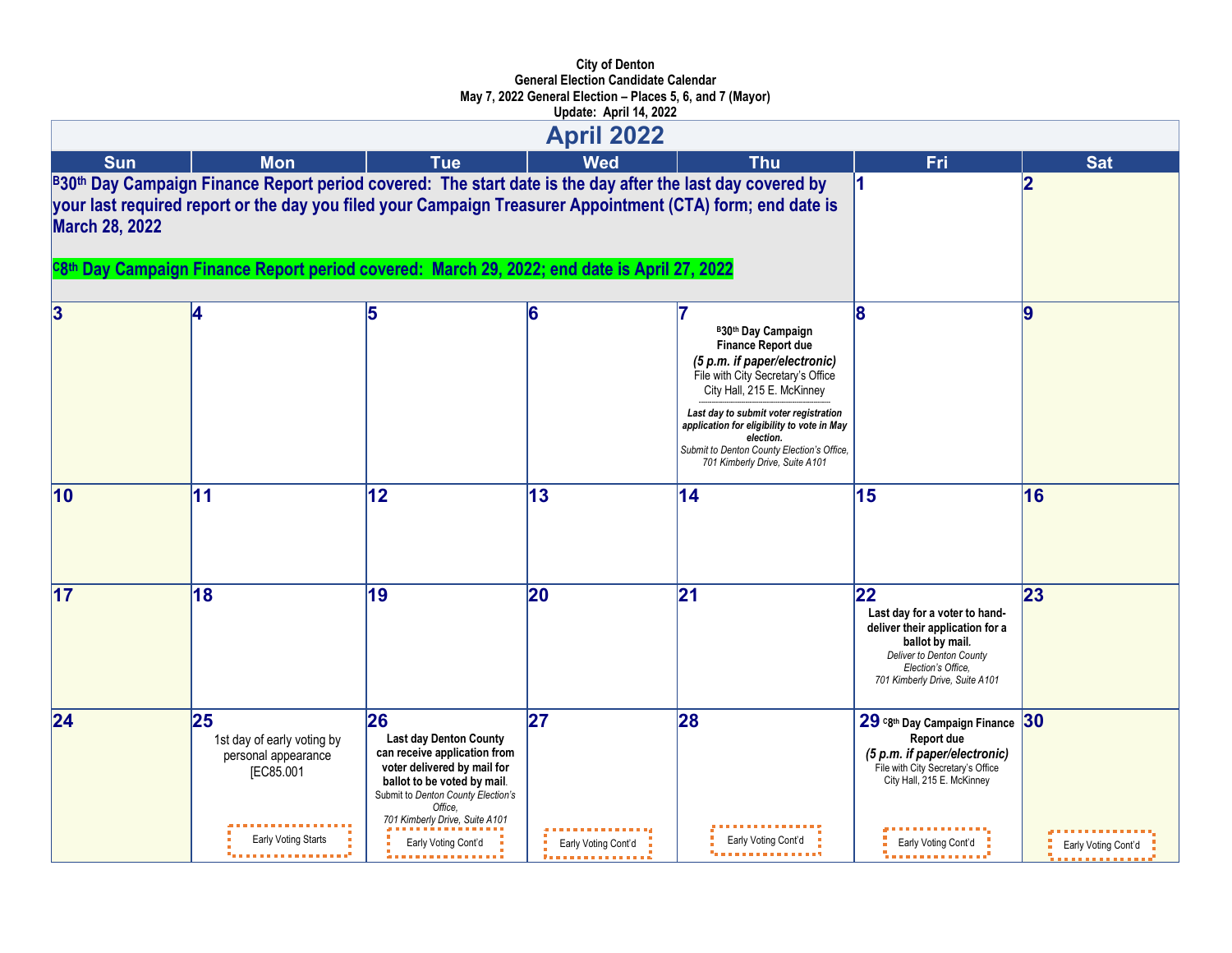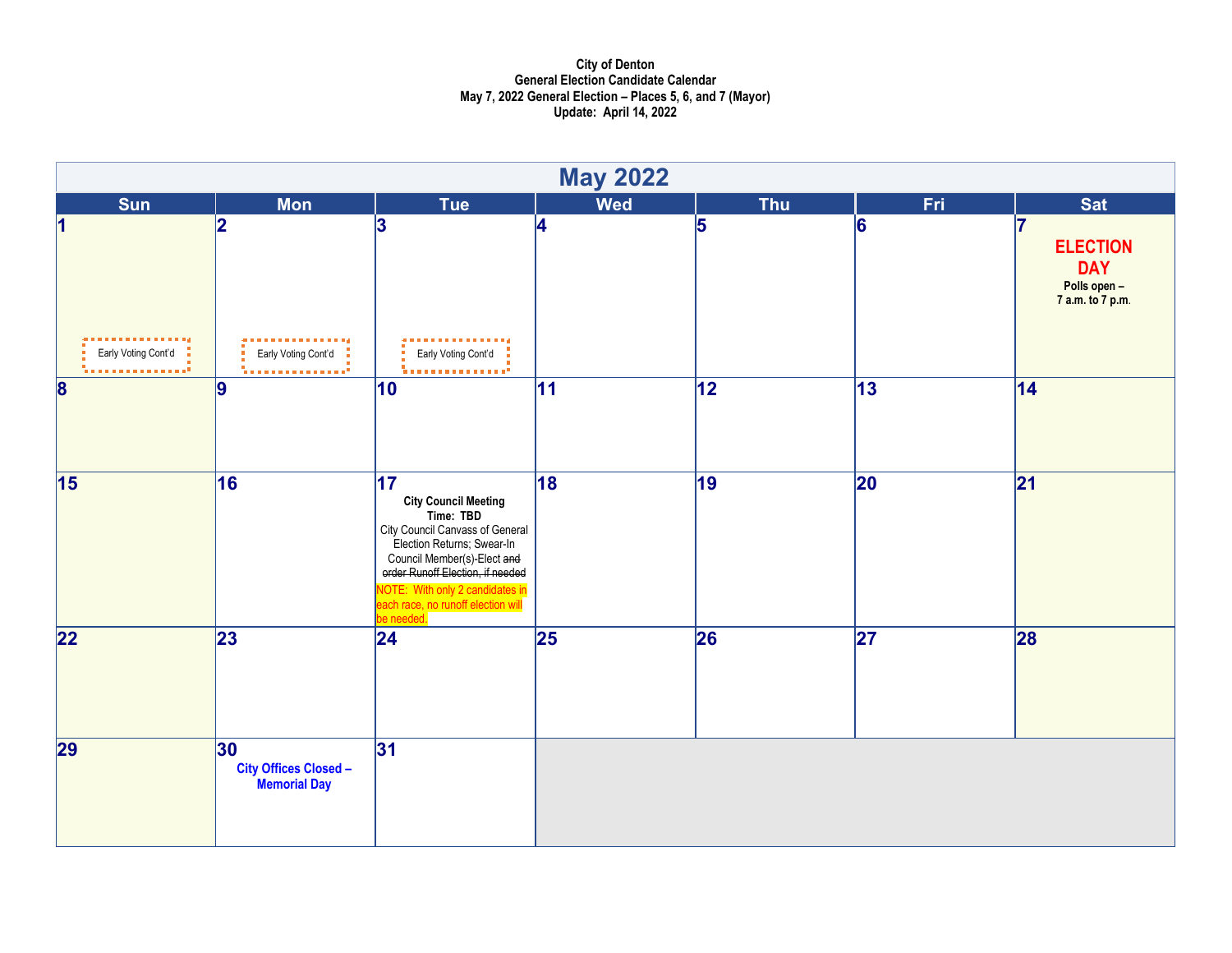|                      |                                                                   |                                                              | <b>June 2022</b>    |                           |                                                                                                                                                                                                                                                 |                                                      |
|----------------------|-------------------------------------------------------------------|--------------------------------------------------------------|---------------------|---------------------------|-------------------------------------------------------------------------------------------------------------------------------------------------------------------------------------------------------------------------------------------------|------------------------------------------------------|
| <b>Sun</b>           | <b>Mon</b>                                                        | <b>Tue</b>                                                   | <b>Wed</b>          | <b>Thu</b>                | Fri                                                                                                                                                                                                                                             | <b>Sat</b>                                           |
| date is June 8, 2022 | <b>P8th Day RUNOFF Report period covered: April 28, 2022; end</b> |                                                              |                     | 12                        | 3                                                                                                                                                                                                                                               | 4                                                    |
| 5                    | 6                                                                 |                                                              | 8                   | 9                         | 10<br><sup>D8th</sup> Day Runoff Campaign<br>Finance Report due<br>(5 p.m. if paper and<br>midnight if electronic)<br>File with City Secretary's Office<br>City Hall, 215 E. McKinney<br>$D_{1}$ <sub>n</sub> $A$ <sup>#</sup> $C$ <sup>#</sup> | 11<br>$D$ unoff $\bigcap$ ff                         |
|                      | Early Voting Cont'd                                               | Early Voting Cont'd                                          | Early Voting Cont'd | Early Voting Cont'd<br>医肾 | Early Voting Cont'd                                                                                                                                                                                                                             | Early Voting Cont'd                                  |
| 12                   | 13<br>Runoff Off<br>Early Voting Cont'd<br>.                      | 14<br><b>Runoff Off</b><br><b>Larly Voting Cont a</b><br>. 7 | 15                  | 16                        | 17                                                                                                                                                                                                                                              | 18<br>RUNOFF ELECTION<br>Pris open<br>a.m. to 7 p.m. |
| 19                   | 20<br><b>City Offices Closed</b><br>Juneteenth                    | 21                                                           | 22                  | 23                        | $\overline{24}$                                                                                                                                                                                                                                 | 25                                                   |
| 26                   | 27                                                                | 28                                                           | 29                  | $ 30\rangle$              | <b>NOTE: RUNOFF ELECTION DATE</b><br><b>SUBJECT TO CHANGE UNTIL SUCH</b><br>TIME AS THE GENERAL ELECTION IS<br>CANVASSED ON MAY 17, 2022                                                                                                        |                                                      |